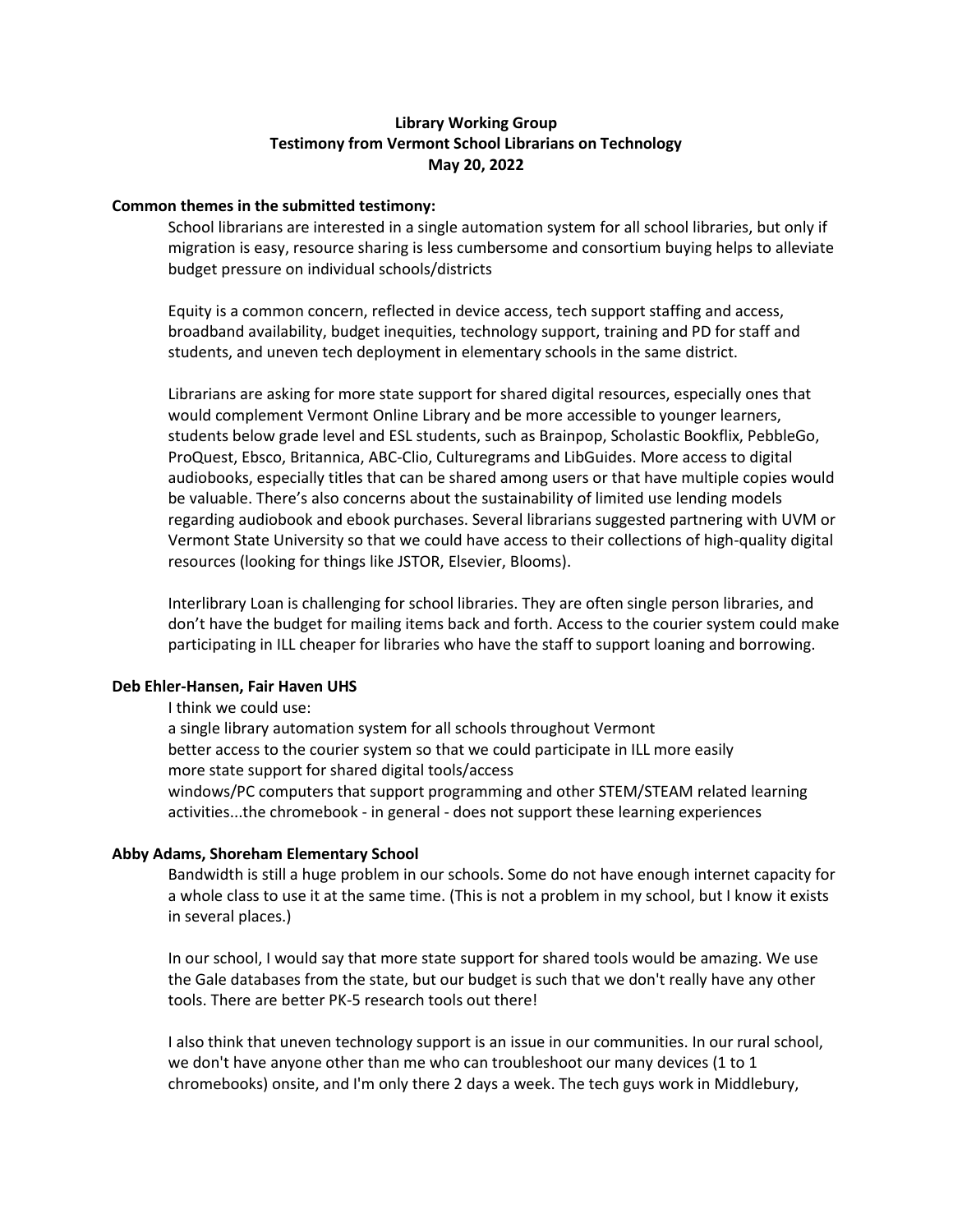which is 25 minutes away. It means that problems tend to sit for longer periods of time. If I didn't have that capability, we'd be in an even worse place.

## **Jen Wasyliko, Springfield High School**

- a single (cloud-based) library automation system for all schools throughout Vermont with consortium pricing & support for running parallel trials, testing, migration of records, etc...
- better access to the courier system so that we could participate in ILL more easily
- consortium pricing & state pricing for additional databases such as Jstor, Elsevier, Blooms, etc... OR - connectivity with available resources via Vermont State college libraries (not sure if this is possible)
- Re. cyber-security: Our district is severely understaffed in the IT area, and I'm sure we're not alone. We have K-12 filters applied to internet searching for students. Apparently, this is dictated by the constraints of our system. These overly strict filters effectively result in censorship at the high school level. Some gatekeepers have the ability to unblock sites for students re. popular research topics such as gun violence, social justice, lbgtq+, etc. - BUT it requires students ASKING for help. For those needing to conduct independent / personal research on sensitive topics, we may be unwittingly restricting their access to information. I'm not sure how this can be addressed at a state level - or if local districts would be willing or able to cede control, but I think this should be addressed.

# **Julie Goraj, Ludlow Elementary & Mount Holly Elementary**

- a single library automation system: automation systems vary quite a bit by price which is why I use library world to meet the needs of my two less than 100 student elementary schools. Conversion to another system might be difficult, and time and cost could be substantial.
- more state support for shared digital tools/access: This could be great for some of the resources like Brainpop, Scholastic Bookflix, PebbleGo, etc... which are all too expensive for our smallest of schools. If they could be a part of the Vermont OnLine Library or something similar, it would be wonderful!

# **Jill Abair, U-32 Middle & High School**

The biggest issue facing school libraries is equity in resources. As someone who works at a Middle & High School that serves multiple communities, we find that our students do not come with the same skill sets. Some students have had access, but not the right staff to support their usage and understanding of devices/resources. Some haven't even had access to the tools. Some students come with a great set of technology skills, in how to navigate the web, how to type, how to use google drive, how to code for robotics, etc, while others have barely had time on their computer. This sets our students apart from each other, and its impact is growing yearly. One thing that often escapes people when thinking about technology, is that it takes more than putting a device in someone's hands. We've seen many smart boards purchased and never used, because the teachers (professionals who strive to better themselves and their practices) don't have the right training. The same can be said for chromebooks and tablets in the hands of our students. As we are becoming more technology dependent, there is frighteningly no intentional training happening for students and staff. And while these advancements are beneficial and in many ways necessary, we cannot truly see the benefits until we can properly deploy it.

# **Alyson D. Mahony, Doty Library (Worcester) & Rumney Library (Middlesex)**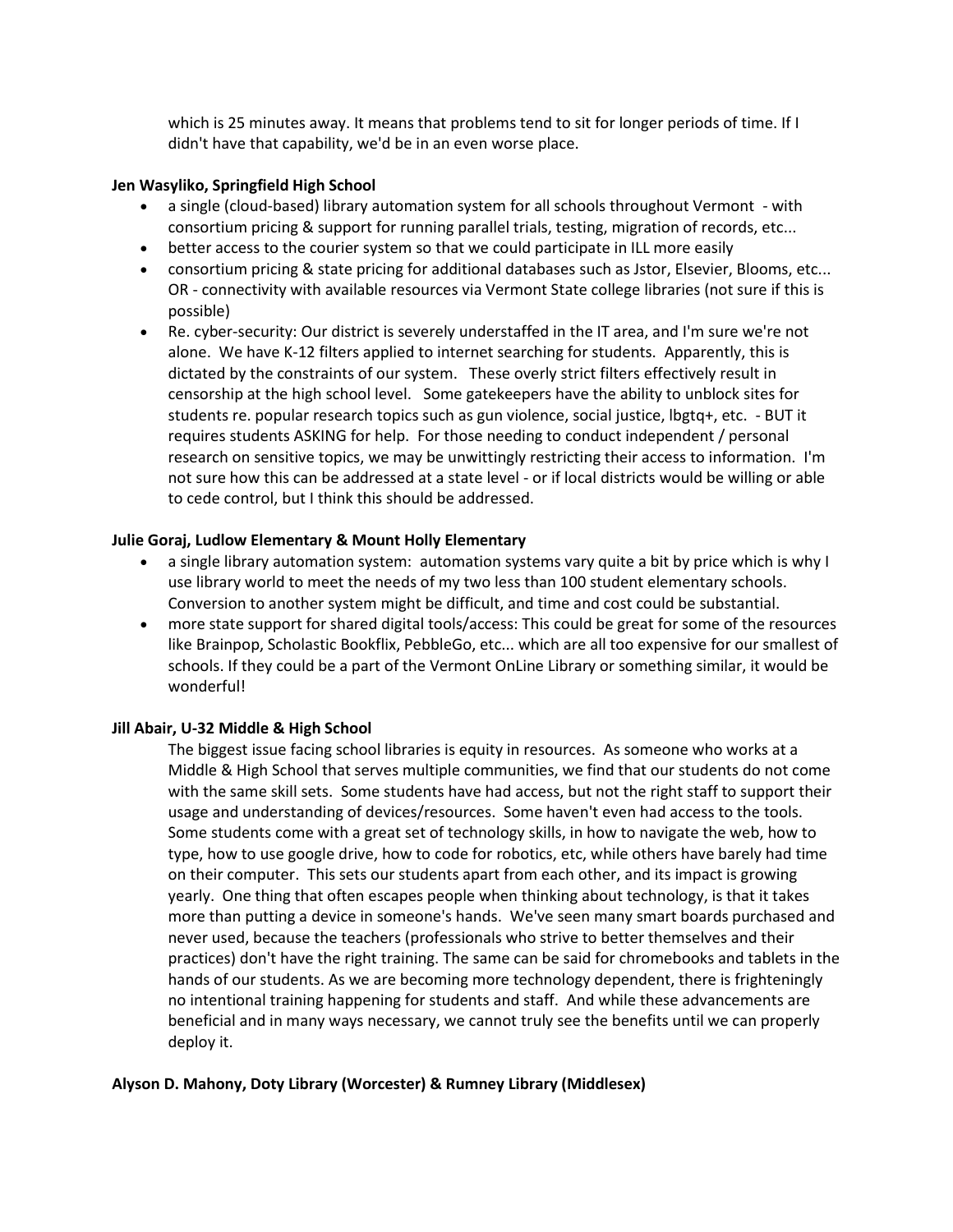I work in two small rural elementary school libraries and there are technology inequities. While we do have chromebooks for all students, we don't have daily technology support for our learning community. One school has a librarian / tech integrator 2 days a week and one school has it three days a week. This means that classroom teachers are on their own in terms of support and professional development. If a classroom teacher is teaching a technology rich lesson and has trouble with their devices or students' have trouble with their devices there is no one to call on in the moment of need. Digital citizenship skills are unevenly taught since these skills are not explicitly part of the standards we are reaching for. Ideally the librarian technology teacher would be teaming with classroom teachers to imbed these schools across the board but this is next to impossible for a part time librarian. The budget for software is unevenly applied in our district, high school students have much more access to databases, e and audio books than elementary students in the district. This might seem intuitive but these opportunities are necessary for teachers to reach a wide range of learning needs for our littlest learners to be successful. Instead of aiming for success early on we tend to wait and use a bandaid approach. I would like to see a full time librarian / tech integrator / steam teacher in every school no matter your address.

### **Meg Allison, U32 (Montpelier)**

School libraries are hubs of technological innovation and connection. To continue to support our students' needs, school librarians need equitable access to more online research portals such as JSTOR and other online research hubs. It's not equitable that students from better funded districts get access to more resources. It would be wonderful to partner with the University of Vermont and our State College system to provide high school students with access to the online resources available in those library collections, especially considering that state funding and taxes support those institutions.

Many teacher-librarians have additional endorsements in educational technology and embed technology integration not just in their library classes, but in content-level and unified arts curriculum. Teacher-librarians are often the "go-to" staff in smaller schools to run SBAC testing and troubleshoot technology. Teacher-librarians have been on the frontier of innovative technologies, transforming spaces in their libraries into STEM-inspired Maker Spaces. Teacherlibrarians design and teach about digital citizenship and online ethics. In this day and age of an increased need for critical literacy and digital skills to decipher mis- and dis-information, the work that teacher-librarians do is vital to our democracy and a well-informed citizenry.

#### **Genevieve Gallagher, South Burlington HS**

I'm embarrassed to admit that CLOVER has always seemed really clunky to me and SBHS hasn't participated very much since the community library separated from us and moved out. The few times I've participated (both as the sending and receiving library) books were lost and then there was confusion about paying for their replacement. I wonder if we were on the same catalog/automation system if that could be used instead and might be easier?

Greater state support for digital resources would be fantastic- it might be hard to agree on which resources we should all have, but I really appreciate the Gale access. The other big ones that come to mind are ProQuest, Ebsco, & Britannica (ABC-Clio is another that we really like).

#### **Rebecca Sofferman, Colchester Middle School**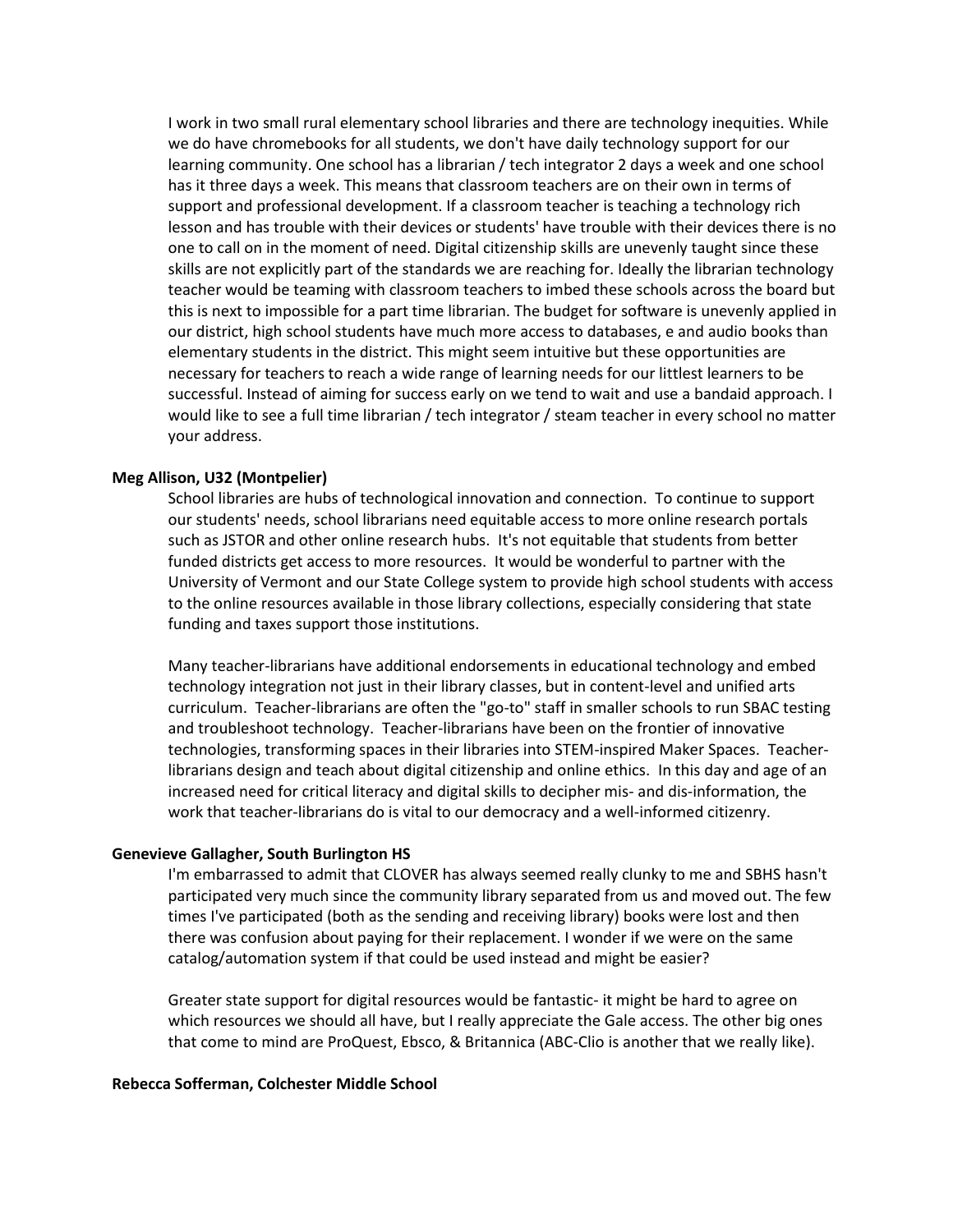As a Vermont public school librarian, I would love to see more support for school libraries in our state with respect to consortia pricing and support for technological resources. I began my career in New York State, where each region has a Board of Cooperative Education Services (BOCES), each of which includes a School Library System Director. This position is in charge of organizing consortium pricing for things like databases, Library Management Systems, and other technological resources. They also help to train and support new librarians, coordinate contentspecific professional development, advocate for school librarians, apply for grants, and manage data collection and reporting with respect to the libraries in the region. It was an invaluable support service for me as a school librarian and I really miss it! Although we do have a state library program here in Vermont, it is strongly geared toward supporting public libraries. While I certainly think that is important and necessary, we have so many school librarians in the state that could use more support. Particularly those in rural areas without librarian peers in their districts, or those who don't have a lot of training as school librarians. I would strongly advocate for the creation of a librarian position at the state level in Vermont designated solely to support school librarians, in addition to the state librarian supporting public libraries.

Something else we could really use as school librarians in Vermont is better resource sharing. Having the Gale databases available to schools is SO helpful, and I think we could add more resources to our arsenals with consortium pricing and organization. Many schools struggle to afford things like quality Library Management Systems for managing their collections, additional databases, or technology tools. In addition, it would be so helpful to have access to a courier system for Inter-Library Loan. Many school libraries don't participate in that program because we can't afford the postage to mail books back and forth (plus the US mail is more unreliable these days).

#### **Keeley Schell, St. Francis Xavier School, Williston**

My #1 concern about technology is the cost of digital media that libraries don't own. Things like Libby and Sora take a huge chunk of our budgets and leave us with nothing after a year, or a certain # of checkouts. I can understand this for continually updated resources like online encyclopedias, but for things like novels it seems like an area where we are capitulating to sign all of our budget over to big tech. I would like to see Vermont libraries advocate for a more library- and user-oriented system of ownership of digital materials. (Good luck with that, of course...)

#### **Stephanie Sherman, Middlebury High School**

My name is Stephanie Sherman and I have been the school librarian at Middlebury High School for the past four years. Technology is a means of providing access to information and resources. School libraries strive to provide equitable access to information and resources for all Vermont students and staff. My testimony highlights current successes and future needs in technology to provide access to digital resource subscriptions, library catalog systems, interlibrary loan, and computers.

(1) Digital resource subscriptions Our high school subscribes to academic databases such as JSTOR, ScienceDirect, ABC-Clio and Blooms Literature. We also subscribe to video databases such as Infobase Classroom Video, and newspapers and magazines such as National Geographic, New York Times, Wall Street Journal, and Proquest Newspapers. We take full advantage of the two resources the VT Department of Libraries offers to Vermont schools- Gale's databases known as Vermont Online Library, and Swank Video streaming. These resources are highly used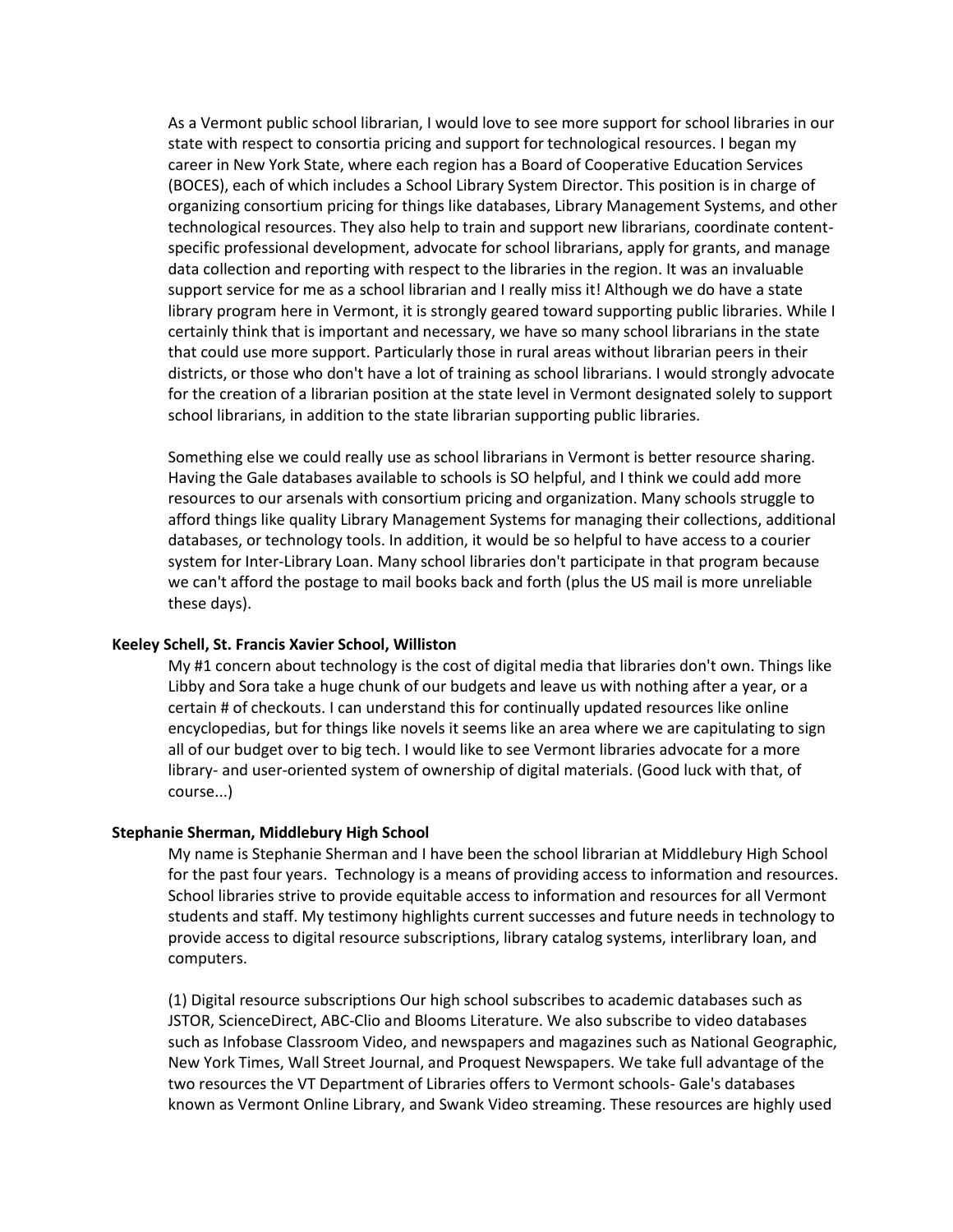at my school and we are thankful, however we need to organize more consortium purchasing for our schools to leverage our budget funds and create a statewide K-12 shared digital resource. Our school technology organization, VITA-Learn, now organizes statewide consortium purchases, however there is minimal librarian representation in this organization. Librarians are specialists in evaluating, selecting and managing digital resources, yet we are often not understood and seen as leaders in this important role. Our teachers and students also need more access to eBooks and audiobooks. They expect their school library to provide resources like Audible, or Amazon Prime or Netflix to support their curriculum, however these media organizations do not allow a license for schools and this has created barriers. It is up to our libraries to find and provide this access, as well as educate teachers about licensing and digital rights. We would also benefit from a statewide subscription to an application such as LibGuides from Springerink so that we have an efficient and intuitive way to organize and share technology resources. I am passionate about advocating for this need and would be willing to volunteer as a liaison between Vermont School Library Association and Vt Department of Libraries to organize more consortium purchasing and build a statewide school digital library.

(2) library catalog systems Our school currently uses OPALS library catalog and many VT high schools use Follett library catalog system. It would benefit all of our schools and especially our rural schools to have a consortium for a single school library catalog system. One of the newest and most intuitive and flexible systems available is Accessit Library. Coordinating a statewide school library system would take a lot of work, however it would be beneficial in training, managing, and promoting our library resources. It would increase access of library resources to all of our schools and consortium pricing would leverage our budgets.

(3) Interlibrary loan for schools The Vermont Library interlibrary loan CLOVER system is an amazing resource. We have a large library collection at our school and I am continually processing requests. I am fortunate to have an assistant to help manage interlibrary loan and I am permitted to use our school mail funds to mail books. I make many requests from Davis Family Library at MIddlebury College and personally deliver and pick up interlibrary loan items. I am thankful and appreciate the access to digital articles that I request through CLOVER for many teachers. Many school librarians do not have an assistant to help manage requests and don't have access to postage funds so they do not participate. How can our school libraries be included in our statewide courier system to make this access equitable to everyone in our state, especially in our rural, small schools?

(4) Access to computers All students at my school have access to a chromebook, however many students bring their own laptops. Students who bring personal computers have the ability to install and run software programs and often their personal laptops are faster and more powerful and reliable than the Chromebooks the school loans. Many students can't afford a personal computer and rely on the library as a place to access reliable computers that run software such as the Adobe Suite programs. Libraries need to be supported so they may offer the most current technologies so that all students have opportunities to access and learn different types of technologies, software and learning applications.

## **Jess Wisloski, Sustainability Academy at Lawrence Barnes (Burlington)**

I do not feel that there is equitable school library technology hardware provided across the school district I am in; I came into a school library that had no printers on the same floor as the library, and no expectations that students would ever have any need for printers, which